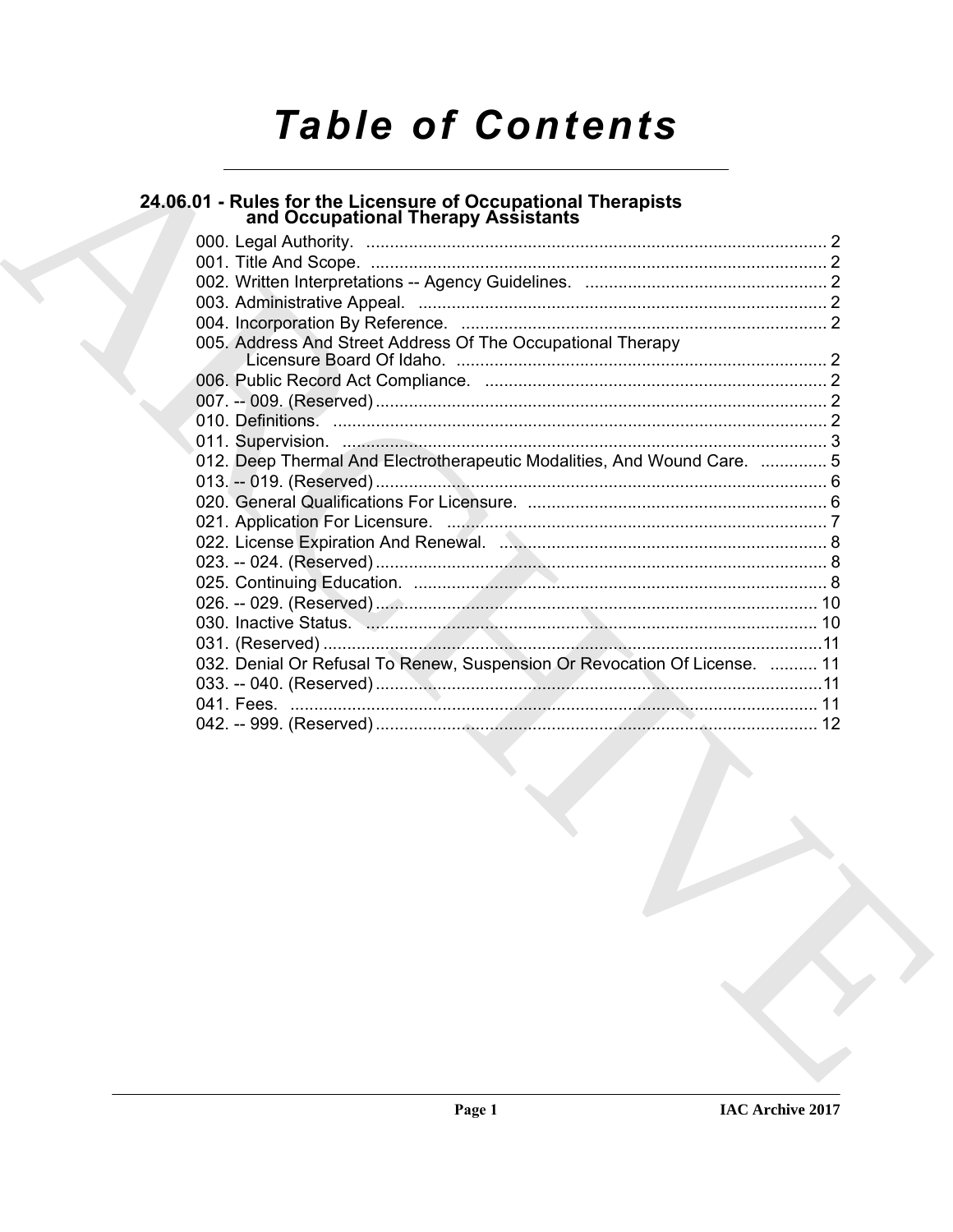#### **IDAPA 24 TITLE 06 CHAPTER 01**

# **24.06.01 - RULES FOR THE LICENSURE OF OCCUPATIONAL THERAPISTS AND OCCUPATIONAL THERAPY ASSISTANTS**

# <span id="page-1-1"></span><span id="page-1-0"></span>**000. LEGAL AUTHORITY.**

Pursuant to Section 54-3717(2), Idaho Code, the Occupational Therapy Licensure Board of Idaho is authorized to promulgate rules that implement the provisions of Chapter 37, Title 54, Idaho Code. (3-29-10)

#### <span id="page-1-2"></span>**001. TITLE AND SCOPE.**

These rules shall be cited as IDAPA 24.06.01, "Rules for the Licensure of Occupational Therapists and Occupational Therapy Assistants." (7-1-93)

#### <span id="page-1-3"></span>002. WRITTEN INTERPRETATIONS -- AGENCY GUIDELINES.

Written interpretations of these rules in the form of explanatory comments accompanying the notice of proposed rulemaking that originally proposed the rules and review of comments submitted in the rulemaking process in the adoption of these rules are available for review and copying at cost from the Bureau of Occupational Licenses, 1109<br>Main Street, Suite 220, Box 83720, Boise, Idaho 83702-0063. (3-29-10) Main Street, Suite 220, Box 83720, Boise, Idaho 83702-0063.

## <span id="page-1-4"></span>**003. ADMINISTRATIVE APPEAL.**

All contested cases shall be governed by the provisions of IDAPA 04.11.01, "Idaho Rules of Administrative Procedure of the Attorney General," and the Administrative Procedure Act, Title 67, Chapter 52, Idaho Code.

 $(4-2-03)$ 

#### <span id="page-1-5"></span>**004. INCORPORATION BY REFERENCE.**

There are no documents incorporated by reference into this rule. (3-25-16)

<span id="page-1-6"></span>**005. ADDRESS AND STREET ADDRESS OF THE OCCUPATIONAL THERAPY LICENSURE BOARD OF IDAHO.**

**24.05.01 - RULES FOR THE LIGENDORE OF COLUMN CONTROVAL THERAPY LIGENSIS<br>
THE LIGENSIS CONTROLL THE SAFE AND SOLUTION AND THE VALUES OF A CONTROLL THE SAFE AND SOLUTION CONTROLL THE SAFE AND SOLUTION (B) (B) (B) (B) (B) (** The office of the Occupational Therapy Licensure Board of Idaho is located within the Bureau of Occupational Licenses, 700 W. State Street, Boise, Idaho 83702. The Bureau is open between the hours of 8:00 a.m. and 5:00 p.m. each day except Saturdays, Sundays and holidays. The telephone number of the Board is (208) 334-3233. The Board's fax number is (208) 334-3945. The Board's fax number is (208) 334-3945. The Board's e-mail address is oct@ibol.idaho.gov. The Board's official website is http://www.ibol.idaho.gov. (3-29-10)  $oct@ibol.idaho.gov.$  The Board's official website is  $http://www.ibol.idaho.gov.$ 

## <span id="page-1-7"></span>**006. PUBLIC RECORD ACT COMPLIANCE.**

These rules have been promulgated according to the provisions of Title 67, Chapter 52, Idaho Code and are public records. (4-2-03) records.  $(4-2-03)$ 

<span id="page-1-8"></span>**007. -- 009. (RESERVED)**

#### <span id="page-1-9"></span>**010. DEFINITIONS.**

<span id="page-1-11"></span><span id="page-1-10"></span>

|     | <b>Association</b> . The Idaho Occupational Therapy Association. | $(1-5-88)$ |
|-----|------------------------------------------------------------------|------------|
| 02. | <b>Board.</b> The Occupational Therapy Licensure Board of Idaho. | $(1-5-88)$ |

<span id="page-1-15"></span><span id="page-1-13"></span><span id="page-1-12"></span>**03. Bureau**. The Idaho Bureau of Occupational Licenses. (7-1-09)

**04. Occupational Therapy**. The care and services provided by or under the direction and supervision of an occupational therapist.  $(3-29-10)$ 

<span id="page-1-16"></span><span id="page-1-14"></span>**05. Occupational Therapist**. A person licensed to practice occupational therapy. (4-2-03)

**06.** Occupational Therapy Assistant. A person licensed to practice occupational therapy, and who ider the supervision of an occupational therapist.  $(3-29-10)$ works under the supervision of an occupational therapist.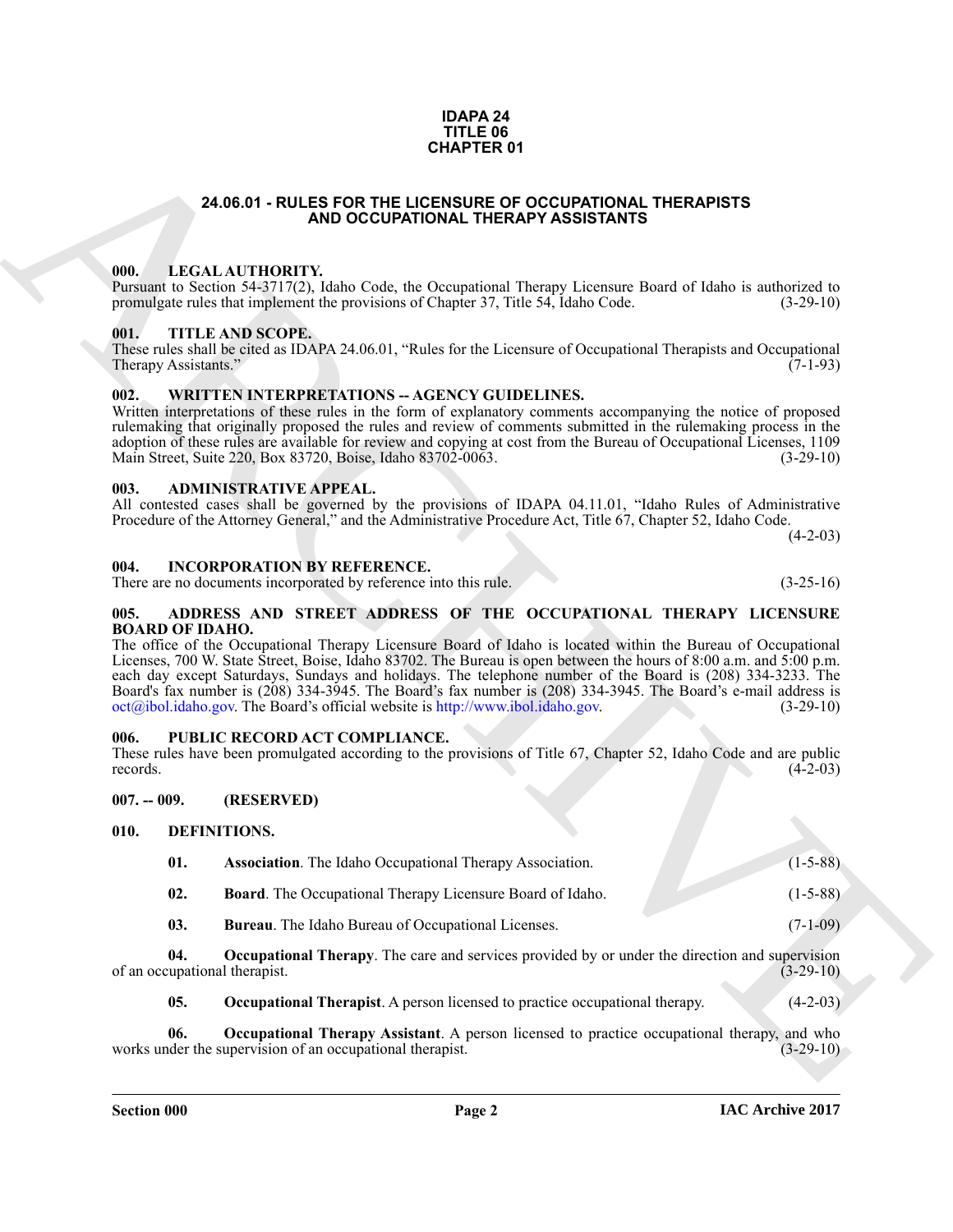## *IDAHO ADMINISTRATIVE CODE IDAPA 24.06.01 - Licensure of Occupational Fherapists & Occupational Therapy Assistants*

<span id="page-2-3"></span>**07. Graduate Occupational Therapist**. A person who holds a certificate of graduation from an approved occupational therapy curriculum, who has submitted a completed application for certification by examination, and who may practice occupational therapy in association with and under the supervision of an occupational therapist and under authority of a Limited Permit. (3-29-10) occupational therapist and under authority of a Limited Permit.

<span id="page-2-4"></span><span id="page-2-1"></span>**08. Graduate Occupational Therapy Assistant**. A person who holds a certificate of graduation from an approved occupational therapy assistant curriculum, has submitted a completed application for licensure by examination and is performing the duties of occupational therapy assistant in association with and under the supervision of an occupational therapist and under the authority of a Limited Permit. (3-29-10) supervision of an occupational therapist and under the authority of a Limited Permit.

Borrow of Comparison Research and Hermital A propose is Goognithout Theoretical Research and the substitution of the substitution of the substitution of the substitution of the substitution of the substitution of the subs **09. Aide in the Delivery of Occupational Therapy Services**. Also referred to in these rules as an "aide," is a person who is not licensed by the Board and who provides supportive services to occupational therapists and occupational therapy assistants. An aide shall function only under the guidance, responsibility and direct line of sight supervision of the licensed occupational therapist or an occupational therapy assistant who is appropriately supervised by an occupational therapist. The aide provides only specifically selected client related or non-client tasks for which the aide has been trained and has demonstrated competence. (3-29-10)

<span id="page-2-2"></span>**10. Good Standing**. The individual's license, certification, or registration is not currently suspended or revoked by any state regulatory entity. (3-29-10)

<span id="page-2-5"></span>**11. NBCOT**. The National Board for Certification in Occupational Therapy, Inc., is a not-for-profit ling agency that provides certification for the occupational therapy profession. (3-29-10) credentialing agency that provides certification for the occupational therapy profession.

## <span id="page-2-6"></span><span id="page-2-0"></span>**011. SUPERVISION.**

An occupational therapist shall supervise and be responsible for the patient care given by occupational therapy assistants, graduate occupational therapists, graduate occupational therapy assistants, student occupational therapists, student occupational therapy assistants, and aides. (3-29-10) student occupational therapy assistants, and aides.

<span id="page-2-7"></span>**Skill Levels**. The following skill levels apply to occupational therapy assistants, graduate occupational therapists, graduate occupational therapy assistants, student occupational therapists, student occupational therapy assistants and aides:

**a.** Entry Level - Working on initial skill development (zero to one (0-1) year experience) or working area of practice; (3-29-10) in a new area of practice;

**b.** Intermediate Level - Increased independence and mastery of basic roles and functions. Demonstrates ability to respond to new situations based on previous experience (generally one to five (1-5) years' experience);<br>(3-29-10) experience); (3-29-10)

**c.** Advanced Level - Refinement of skills with the ability to understand complex issues and respond accordingly.  $(3-29-10)$ accordingly. (3-29-10) (3-29-10)

<span id="page-2-8"></span>**02. Supervision Levels**. The following supervision levels apply to occupational therapy assistants, graduate occupational therapists, graduate occupational therapy assistants, student occupational therapists, student occupational therapy assistants and aides:

**a.** Direct Line of Site Supervision - An occupational therapist or occupational therapy assistant must provide direct line of site supervision to an aide; (3-29-10)

**b.** Direct Supervision - Daily, direct contact at the site of work with the supervisor physically present at all times within the facility when the supervisee renders care and requires the supervisor to co-sign all documentation that is completed by the supervisee. This supervision is the minimal level of supervision required for students, for entry or intermediate level occupational therapy assistants applying deep thermal and electrotherapeutic modalities, and for advanced level occupational therapy assistants who apply such modalities while lacking the education and training required in Subsection 012.01 of these rules:  $(4-7-11)$ education and training required in Subsection 012.01 of these rules;

**c.** Close Supervision. The occupational therapist provides daily direction in developing the plan of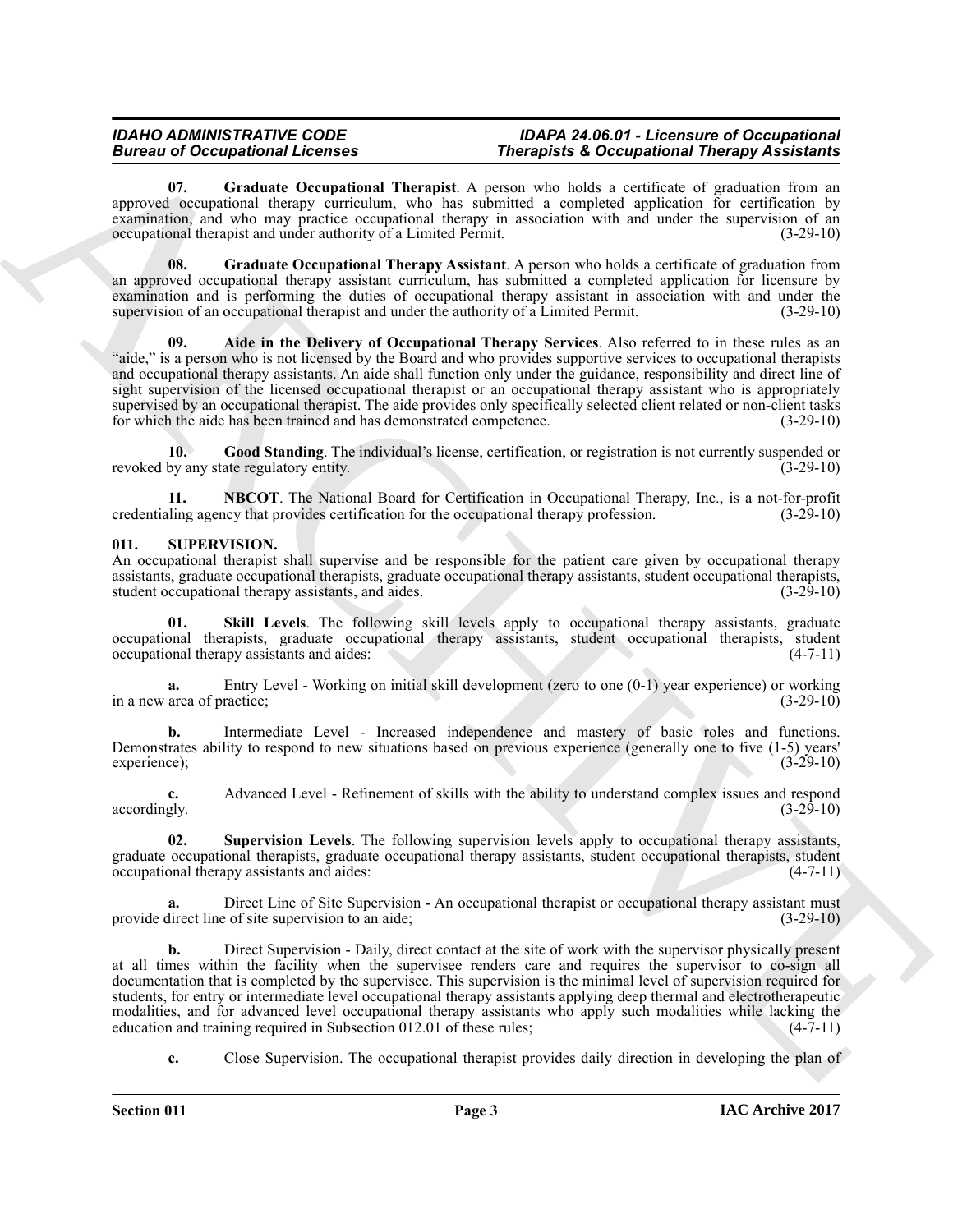### *IDAHO ADMINISTRATIVE CODE IDAPA 24.06.01 - Licensure of Occupational Bureapists & Occupational Therapy Assistants*

treatment and inspects on-site the actual implementation of the plan at least every two (2) weeks. This supervision is the minimal level of supervision required for entry level occupational therapy assistants and graduate occupational<br>therapy assistants: (4-4-13) therapy assistants;

**d.** Routine Supervision - Requires direct contact at least every two (2) weeks at the site of work, with interim supervision occurring by other methods, such as by telephone or written communication. This supervision is the minimal level of supervision required for graduate occupational therapists and intermediate level occupational therapy assistant. It also is the minimum level of supervision required for advanced level occupational therapy assistants applying deep thermal and electrotherapeutic modalities while possessing the education and training specified in Subsection 012.01 of these rules; (4-7-11)

<span id="page-3-2"></span>**e.** General Supervision - Initial direction and periodic review of the following: service delivery, update of treatment plans, and treatment outcomes. The supervisor need not at all times be present at the premises where the occupational therapy assistant is performing the professional services. However, not less than monthly direct contact must be provided, with supervision available as needed by other methods. This supervision is the minimal level of supervision required for an intermediate to advanced occupational therapy assistant. (3-29-10)

Because of Occupations and the measurement of the physicist Cocomplete in the system of the system of the system of the system of the system of the system of the system of the system of the system of the system of the sys **03. Supervision Ratios**. An occupational therapist may supervise up to three (3) full-time occupational therapy assistants, but never more than two (2) entry level occupational therapy assistants. The total number of supervised occupational therapy assistants, non-licensed occupational therapy personnel (including any graduate occupational therapists, graduate occupational therapy assistants, student occupational therapy, student occupational therapy assistants, and aides), and occupational therapists in training to provide deep thermal, electrotherapeutic modalities and wound care may not exceed five (5) without prior Board approval. The Board may permit the supervision of a greater number by an occupational therapist if, in the Board's opinion, there would be adequate supervision and the public's health and safety would be served. It is the supervising occupational therapist's responsibility to notify the Board of any circumstances requiring approval of a greater number and to submit a written plan for resolution of the situation. (4-7-11) plan for resolution of the situation.

<span id="page-3-1"></span>**Record Keeping**. The occupational therapy assistant, graduate occupational therapist, and graduate occupational therapy assistant must maintain on file at the job site signed documentation reflecting supervision activities. This supervision documentation must contain the following: date of supervision, means of communication, and information discussed. Both the supervising occupational therapist and the person being supervised must sign each entry.  $(4-7-11)$ each entry. (4-7-11)

<span id="page-3-0"></span>**05. Occupational Therapy Assistants**. Occupational Therapy Assistants may deliver occupational therapy services under the supervision of occupational therapists as follows. The occupational therapy assistant:

(3-29-10)

**a.** May only select, implement, and modify therapeutic activities and interventions that are consistent with client goals, the requirements of the practice setting, and the occupational therapy assistant's demonstrated competency levels;<br>(3-29-10) competency levels;

**b.** Must not initiate a treatment program until the occupational therapist has evaluated the client and planned treatment for the client, or discharge the client from a treatment program without supervision from the occupational therapist; (3-29-10) occupational therapist;

**c.** Must not perform an evaluation, but may contribute to the evaluation process with the supervision of the occupational therapist; (3-29-10)

May participate in the screening process by collecting data, such as records, by general observation and by conducting a general interview, and may communicate the information gathered to the occupational therapist;  $(3-29-10)$ 

May track the need for reassessment, report changes in status that might warrant reassessment or nister the reassessment under the supervision of the occupational therapist; (3-29-10) referral, and administer the reassessment under the supervision of the occupational therapist;

**f.** Must immediately discontinue any specific treatment procedure which appears harmful to the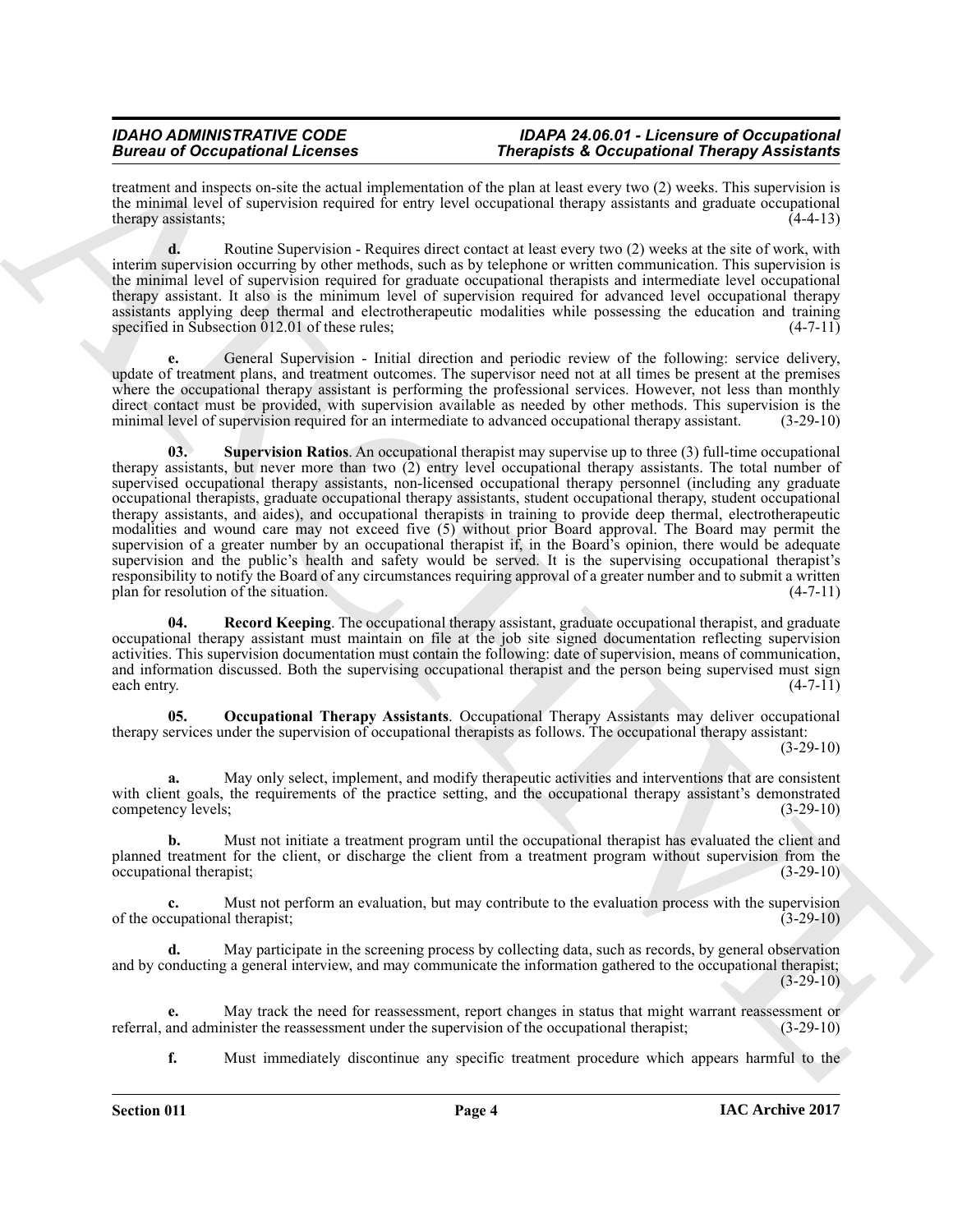### *IDAHO ADMINISTRATIVE CODE IDAPA 24.06.01 - Licensure of Occupational Bureau of Occupational Licenses Therapists & Occupational Therapy Assistants*

client, and so notify the occupational therapist; (3-29-10)

Is responsible for knowing about the client's targeted occupational therapy outcomes and for tion and documentation related to outcome achievement: (3-29-10) providing information and documentation related to outcome achievement;

<span id="page-4-3"></span>**h.** May implement outcome measurements and provide needed client discharge resources.  $(3-29-10)$ 

Bureau of Occupational Licenses<br>
Since and Contract the state of the contract of the contract of the contract of the contract of the contract of the contract of the contract of the contract of the contract of the contract **06. Aides**. Aides do not provide skilled occupational therapy services. An aide is trained by an occupational therapist or an occupational therapy assistant to perform specifically delegated tasks. The occupational therapist is responsible for the overall use and actions of the aide. An aide first must demonstrate competency to be able to perform the assigned, delegated client and non-client tasks. The occupational therapist must oversee the development, documentation, and implementation of a plan to supervise and routinely assess the ability of the occupational therapy aide to carry out non-client and client-related tasks. The occupational therapy assistant may contribute to the development and documentation of this plan. An aide shall function only under the direct line of sight supervision of an occupational therapist or occupational therapy assistant. An aide may provide: (3-29-10)

**a.** Non-client-related tasks, including clerical and maintenance activities and preparation of the work quipment. (3-29-10) area or equipment.

**b.** Client-related, routine tasks during which the aide may interact with the client. The following conditions must exist when an occupational therapist or occupational therapy assistant delegates a selected client-<br>related task to the aide: (3-29-10) related task to the aide:

i. The outcome anticipated for the delegated task is predictable. (3-29-10)

ii. The client and environment are stable and will not require that judgment, interpretations, or ons be made by the aide. (3-29-10) adaptations be made by the aide.

iii. The client has demonstrated some previous performance ability in executing the task. (3-29-10)

iv. The task routine and process have been clearly established. (3-29-10)

v. The aide has been trained and is able to demonstrate competency in carrying out the task and in using any necessary equipment. (3-29-10)

vi. The aide has been instructed on how to specifically carry out the delegated task with the specific client.  $(3-29-10)$ 

vii. The aide knows the precautions, signs, and symptoms for the particular client that would indicate to seek assistance from the occupational therapist or occupational therapy assistant. (3-29-10) the need to seek assistance from the occupational therapist or occupational therapy assistant.

**c.** The supervision of the aide needs to be documented for every client-related activity performed by an aide. Documentation must include information about frequency and methods of supervision used, the content of supervision, and the names and credentials of all persons participating in the supervisiony process. (3-29-10) supervision, and the names and credentials of all persons participating in the supervisory process.

# <span id="page-4-1"></span><span id="page-4-0"></span>**012. DEEP THERMAL AND ELECTROTHERAPEUTIC MODALITIES, AND WOUND CARE.**

<span id="page-4-2"></span>**01. Qualifications**. Except as provided in Subsection 012.02 of these rules, a person may not utilize occupational therapy techniques involving deep thermal, electrotherapeutic modalities or perform wound care management unless the person is licensed by the Board as an occupational therapist and certified by the Hand Therapy Commission. In lieu of being certified by the Hand Therapy Commission, the person must have obtained education and training as described in Paragraphs  $\overline{012.01}$ .a. through  $\overline{012.01}$ .c. of this rule. (4-7-11)

**a.** If the person utilizes techniques involving deep thermal, electrotherapeutic modalities, the person must have successfully completed three (3) continuing education units in the application of deep thermal and electrotherapeutic modalities, along with forty (40) hours of supervised, on-the-job or clinical internship or affiliation training pertaining to such modalities. (3-25-16)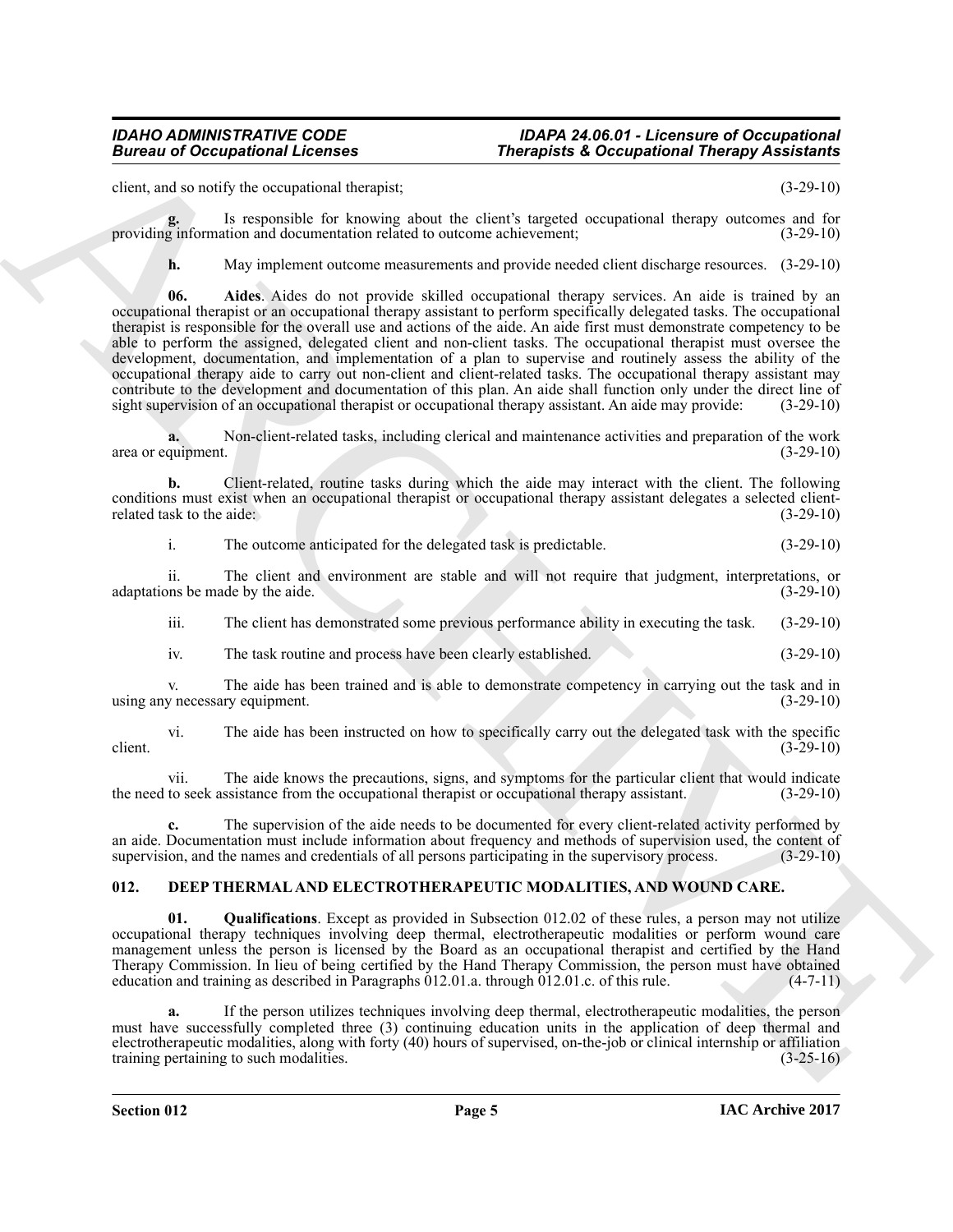## *IDAHO ADMINISTRATIVE CODE IDAPA 24.06.01 - Licensure of Occupational Fherapists & Occupational Therapy Assistants*

**b.** If the person manages wound care, the person must have successfully completed one and one-half (1.5) continuing education units in wound care management, along with forty (40) hours of supervised, on-the-job or clinical internship or affiliation training pertaining to wound care management.

<span id="page-5-2"></span>**c.** If the person utilizes both deep thermal, electrotherapeutic modalities and manages wound care, the person's forty (40) hours of supervised, on-the-job or clinical internship or affiliation training may be obtained concurrently through the same forty (40) hours of supervised, on-the-job or clinical internship or affiliation, provided that such internship or training includes both the use of deep thermal, electrotherapeutic modalities and the management of wound care. (3-25-16)

**Eurosia of Occupational Licenses**<br>
(1) the procedure of the symmal case, the proposition of the proposition of the symmal and the symmal case of the symmal case of the symmal case of the symmal case of the symmal case of **02. Obtaining Education and Supervised Training**. A student occupational therapist, graduate occupational therapist, and an occupational therapist may utilize deep thermal, electrotherapeutic modalities or manage wound care while working towards obtaining the education and supervised training described in Section 012 of these rules. The supervisor must provide at least direct supervision to the student occupational therapist, and at least routine supervision to the graduate occupational therapist or occupational therapist. An occupational therapy assistant may apply deep thermal and electrotherapeutic modalities under routine supervision if the occupational therapy assistant has obtained an advanced level of skill as described in Subsection 011.01 of these rules and the education and training described in Subsection 012.01 of these rules. Otherwise, the occupational therapy assistant must work under direct supervision while applying such modalities. (4-7-11) must work under direct supervision while applying such modalities.

<span id="page-5-3"></span>**03. Supervised Training by Qualified Individual**. The supervised training described in Section 012 of these rules must be provided by an occupational therapist who is qualified as specified in this Subsection 012.01, or by another type of licensed health care practitioner whose education, training, and scope of practice enable the practitioner to competently supervise the person as to the modalities utilized and wound care management provided.

 $(4 - 7 - 11)$ 

## <span id="page-5-0"></span>**013. -- 019. (RESERVED)**

# <span id="page-5-4"></span><span id="page-5-1"></span>**020. GENERAL QUALIFICATIONS FOR LICENSURE.**

<span id="page-5-5"></span>**01. Applicant**. An applicant must be of good moral character. The Board may refuse licensure if it finds the applicant has engaged in conduct prohibited by Section 54-3713, Idaho Code; provided, the Board shall take into consideration the rehabilitation of the applicant and other mitigating circumstances. (3-29-10)

<span id="page-5-6"></span>**02. Education**. Each applicant shall provide evidence of successful completion of the academic requirements of an educational program in occupational therapy that is accredited by the American Occupational Therapy Association's Accreditation Council for Occupational Therapy Education (ACOTE), or by a predecessor or successor organization recognized by the United States Secretary of Education, the Council for Higher Education<br>(3-29-10) (3-29-10) Accreditation, or both.

**03. Experience**. Each applicant shall submit evidence of having successfully completed a period of supervised fieldwork experience acceptable to the board, which fieldwork shall be: (4-2-03)

<span id="page-5-8"></span><span id="page-5-7"></span>**a.** For an occupational therapist, a minimum of six (6) months of supervised fieldwork experience; or  $(4-2-03)$ 

**b.** For an occupational therapy assistant, a minimum of four (4) months of supervised fieldwork experience.  $(3-29-10)$ experience. (3-29-10)

**04. Examination**. Each applicant shall either pass an examination required by the Board or shall be entitled to apply for licensure by endorsement or limited permit. (1-5-88)

**a.** The written examination shall be the examination conducted by the National Board for Certification in Occupational Therapy, Inc. (NBCOT) and the passing score shall be the passing score established by the NBCOT.  $(4-2-03)$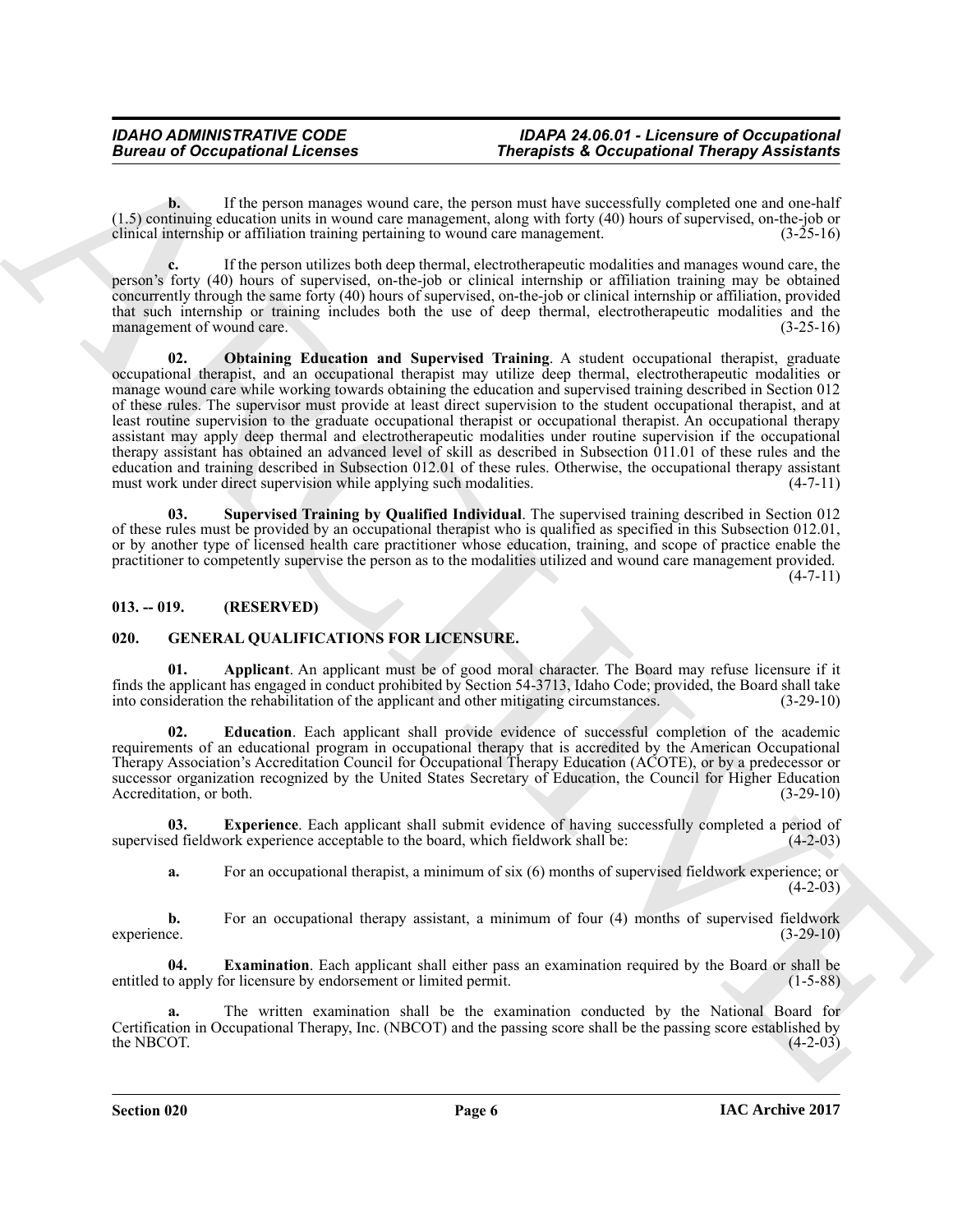An applicant for licensure by examination who fails to pass the examination on two (2) attempts v application as specified in Subsection 021.01. (3-29-10) must submit a new application as specified in Subsection 021.01.

<span id="page-6-6"></span><span id="page-6-5"></span>**05. Good Standing**. An applicant must be in good standing as defined in these rules. (3-29-10)

**06. Application Expiration**. An application upon which the applicant takes no further action will be no longer than one (1) year. held for no longer than one  $(1)$  year.

# <span id="page-6-1"></span><span id="page-6-0"></span>**021. APPLICATION FOR LICENSURE.**

<span id="page-6-3"></span>**01. Licensure by Examination**. Each applicant for licensure by examination shall submit a completed written application to the Board, on forms prescribed by the Board, together with the application fee. The application shall be verified and under oath and shall require the following information: (7-1-99) shall be verified and under oath and shall require the following information:

**a.** A certificate of graduation from an approved occupational therapy curriculum; or an approved occupational therapy assistant's curriculum accredited by the American Occupational Therapy Association's Accreditation Council for Occupational Therapy Education, or an accrediting agency recognized by the United States<br>Secretary of Education, the Council for Higher Education Accreditation, or both; (4-2-03) Secretary of Education, the Council for Higher Education Accreditation, or both;

**b.** The disclosure of any criminal conviction or charges against the applicant other than minor traffic offenses:  $(1-5-88)$ offenses; (1-5-88)

**c.** The disclosure of any disciplinary action against the applicant by any state professional regulatory or professional organization: (1-5-88) agency or professional organization;

**d.** The disclosure of the issuance or denial of registration or licensure by any state or district  $y$  body; regulatory body;

Not less than two (2) certificates of recommendation from persons having personal knowledge of aracter; (1-5-88) the applicant's character;

**f.** One (1), three by four inch  $(3' \times 4'')$  or smaller unmounted photograph of the applicant's head and s, taken not more than one (1) year before the application date;  $(3-29-10)$ shoulders, taken not more than one  $(1)$  year before the application date;

**g.** Such other information as deemed necessary for the Board to identify and evaluate the applicant's credentials; and (1-5-88)

<span id="page-6-2"></span>**h.** A copy of the application to write the qualifying exam and the date the examination is scheduled.

(1-5-88)

Biomato of Occupation of Theorem serves and the system of the system of the system of the system of the system of the system of the system of the system of the system of the system of the system of the system of the syste **02. Licensure by Endorsement**. An applicant may be eligible for licensure without examination if he or she meets all of the other qualifications prescribed in Section 54-3709, Idaho Code, and also holds a current valid license or registration from some other state, territory or district of the United States, or certified by the National Board for Certification in Occupational Therapy providing they meet Idaho standards and are equivalent to the requirements for licensure pursuant to these rules. (3-29-10) requirements for licensure pursuant to these rules.

Each applicant for licensure by endorsement shall submit a completed written application to the Board on forms prescribed by the Board, together with the application fee. The application shall be verified, under oath, and contain the specific information in Subsection 021.01.a. through 021.01.g. of these rules. (3-29-10)

<span id="page-6-4"></span>**b.** Proof of such licensure or registration shall be verified in a manner acceptable to the Board.

 $(1-5-88)$ 

**03. Limited Permit**. The Board may issue a Limited Permit to a graduate occupational therapist or graduate occupational therapy assistant who meets the requirements set forth by Sections 54-3706(1) and 54-3706(2), Idaho Code, who has not yet passed the examination as required in Paragraph 020.04.a. of these rules. (3-Idaho Code, who has not yet passed the examination as required in Paragraph 020.04.a. of these rules.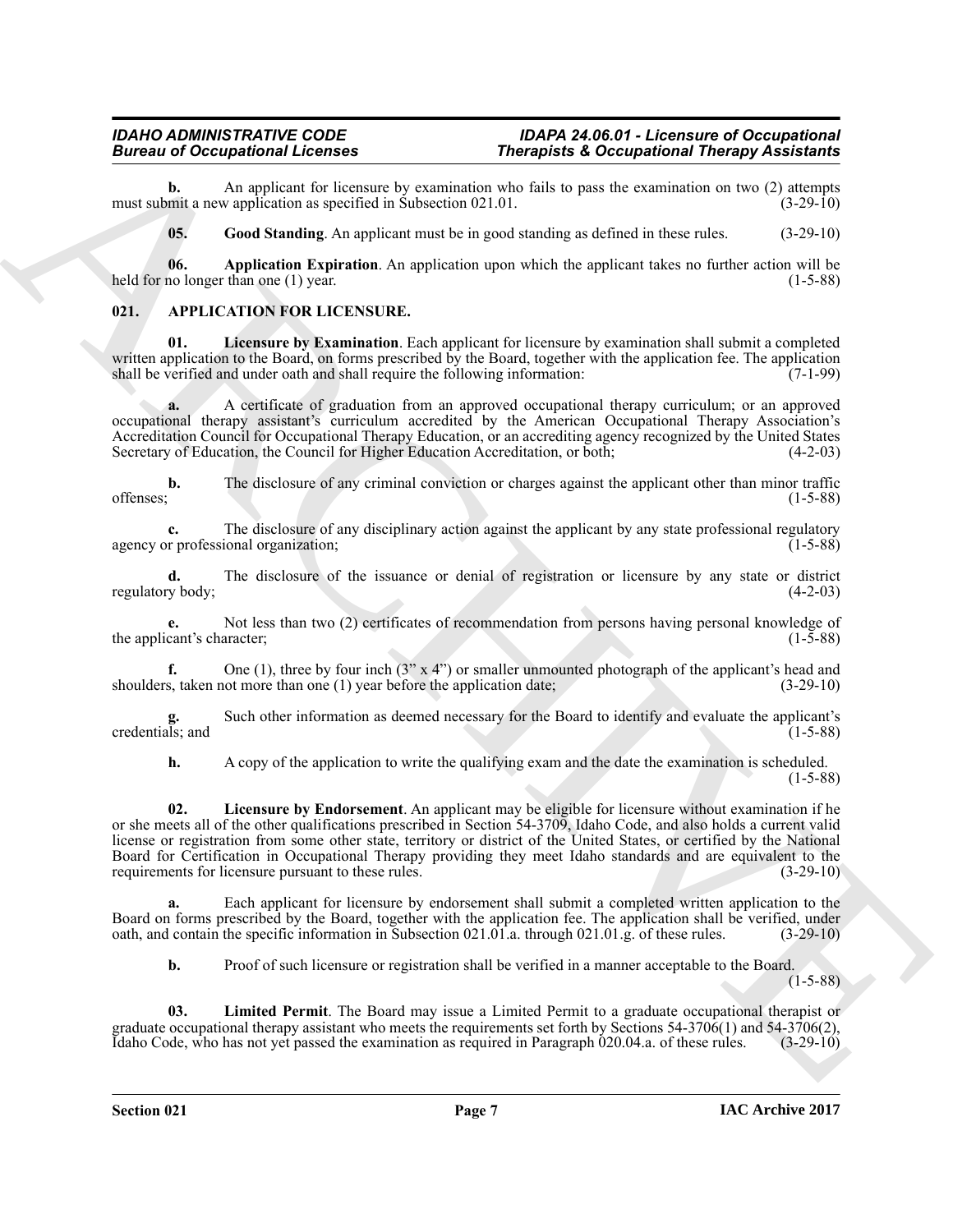#### *IDAHO ADMINISTRATIVE CODE IDAPA 24.06.01 - Licensure of Occupational* **Therapists & Occupational Therapy Assistants**

**a.** Each person applying for a limited permit must submit a completed written application to the Board prescribed by the Board, together with the required fee.  $(3-29-10)$ on forms prescribed by the Board, together with the required fee.

**b.** A Limited Permit shall only allow a person to practice occupational therapy in association with and under the supervision of a licensed occupational therapist. (1-5-88)

**c.** A Limited Permit shall be valid six (6) months from the date of issue. (3-20-14)

<span id="page-7-5"></span>**d.** A Limited Permit may be extended by the Board for good cause. (3-20-14)

**04. Temporary License**. The Board may issue a temporary license to a person applying for licensure as an occupational therapist or an occupational therapy assistant if the person is currently licensed and in good standing to practice in another jurisdiction and meets that jurisdiction's requirements for licensure by endorsement.

 $(3-29-10)$ 

**a.** Each person applying for temporary licensure must submit a completed written application to the forms prescribed by the Board, together with the required fee.  $(3-29-10)$ Board on forms prescribed by the Board, together with the required fee.

**b.** A temporary license shall automatically expire once the Board has processed the person's application for licensure and issued or denied the applied-for license, or in six (6) months after the date on which the Board issued the temporary license, whichever is sooner. (3-29-10) Board issued the temporary license, whichever is sooner.

<span id="page-7-4"></span><span id="page-7-3"></span>**05.** Personal Interview. The Board may, at its discretion, require the applicant to appear for a personal interview. interview. (1-5-88)

Bureau of Occupations I herein the time of Photographics is the control of the space of the space of the space of the space of the space of the space of the space of the space of the space of the space of the space of the **06. Occupational Therapists Practicing in Idaho on Effective Date of These Rules**. All persons practicing occupational therapy in Idaho and holding American Occupational Therapy Certification Board (AOTCB) registration on January 5, 1988, shall qualify for license by endorsement. (3-29-10) registration on January 5, 1988, shall qualify for license by endorsement.

# <span id="page-7-8"></span><span id="page-7-0"></span>**022. LICENSE EXPIRATION AND RENEWAL.**

<span id="page-7-10"></span>**01. Expiration Date**. An individual's license expires on the individual's birthday. The individual must annually renew the license before the individual's birthday in accordance with Section 67-2614, Idaho Code.<br>Licenses not so renewed will be cancelled in accordance with Section 67-2614, Idaho Code. (3-25-16) Licenses not so renewed will be cancelled in accordance with Section 67-2614, Idaho Code.

<span id="page-7-11"></span>**02. Reinstatement**. A license cancelled for failure to renew may be reinstated in accordance with Section 67-2614, Idaho Code. Reinstatement of a license from inactive to active status is governed by Section 030.  $(4 - 7 - 11)$ 

<span id="page-7-9"></span>**03. Application for Renewal**. In order to renew a license, a licensee must submit a timely, completed, oproved renewal application form and pay the required renewal fees. (3-29-10) Board-approved renewal application form and pay the required renewal fees.

# <span id="page-7-1"></span>**023. -- 024. (RESERVED)**

### <span id="page-7-6"></span><span id="page-7-2"></span>**025. CONTINUING EDUCATION.**

In order to protect public health and safety and promote the public welfare, the Board has adopted the following continuing education requirement of all licensees: continuing education requirement of all licensees:

<span id="page-7-7"></span>**01. Requirement**. Until January 1, 2018, each licensee shall successfully complete, in the two (2) years preceding renewal of the license, a minimum of two (2) Board-approved continuing education units (CEUs).

 $(3-25-16)$ 

**a.** Effective January 1, 2018 each licensee shall successfully complete, in the two (2) years prior to the xpiration date, a minimum of two (2) Board-approved CEUs. (3-25-16) license expiration date, a minimum of two (2) Board-approved CEUs.

**b.** A CEU is a measurement of the licensee's participation in a Board-approved continuing education activity. One (1) CEU requires ten (10) contact hours of participation in a Board-approved continuing education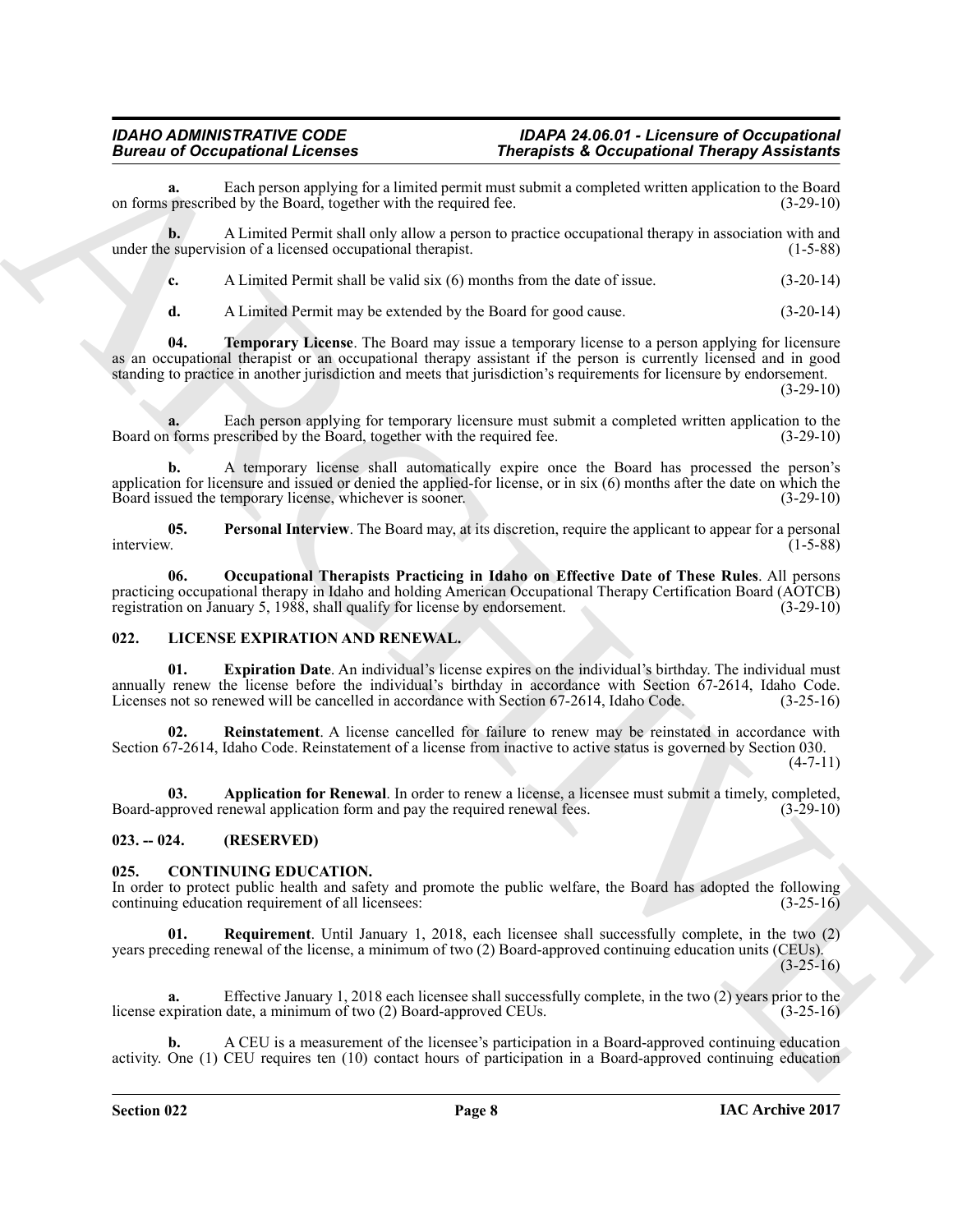program, excluding meals and breaks. One (1) contact hour equals one (1) clock hour for purpose of obtaining CEUs.  $(3 - 29 - 10)$ 

**c.** The Board shall waive the continuing education requirement for the first two (2) license renewals after initial licensure. (3-25-16)

<span id="page-8-3"></span>**02.** Verification. The licensee must verify to the Board, as part of the annual license renewal process, icensee is in compliance with the continuing education requirement. (3-29-10) that the licensee is in compliance with the continuing education requirement.

<span id="page-8-1"></span>**03. Courses and Activities**. At least one (1) CEU must directly relate to the delivery of occupational therapy services. The remaining CEU must be germane to the practice of occupational therapy and relate to other areas of a licensee's practice. A licensee may take online or home study courses, as long as a course completion certificate is provided.  $(3-25-16)$ certificate is provided.

**a.** CEUs acceptable to the Board include, but are not limited to, programs or activities sponsored by the American Occupational Therapy Association (AOTA) or the Idaho Occupational Therapy Association (IOTA); post-professional coursework completed through any approved or accredited educational institution that is not part of a course of study leading to an academic degree; or otherwise meet all of the following criteria: (3-25a course of study leading to an academic degree; or otherwise meet all of the following criteria:

i. The program or activity contributes directly to professional knowledge, skill, and ability; (3-29-10)

ii. The program or activity relates directly to the practice of occupational therapy; and (3-29-10)

iii. The program or activity must be objectively measurable in terms of the hours involved. (3-29-10)

**b.** Partial credit will not be given for CEUs. (3-25-16)

**c.** The delivery of occupational therapy services may include: models, theories or frameworks that relate to client/patient care in preventing or minimizing impairment, enabling function within the person/environment<br>or community context. (3-29-10) or community context.

**d.** Other activities may include, but are not limited to, occupation based theory assessment/interview es, intervention strategies, and community/environment as related to one's practice (3-29-10) techniques, intervention strategies, and community/environment as related to one's practice

<span id="page-8-2"></span><span id="page-8-0"></span>**04.** Carry Over and Duplication. CEUs cannot be carried over to the next reporting period. The same ken more than once during a reporting cycle will only be counted once. (3-25-16) course taken more than once during a reporting cycle will only be counted once.

Bureau of Occupations I Licenses<br>
pursua a Diversion of December 2011<br>
pursua control to the Simul and the Simul and the Simul and the Simul and the December 2011<br>
and the Bureau and the Simul and the Simul and the Bureau **05. Documentation**. A licensee need not submit documentation of CEUs when the licensee renews a license. However, a licensee must maintain documentation verifying that the licensee has completed the continuing education requirement for a period of four (4) years. A licensee must submit the verification documentation to the Board if the licensee is audited by the Board. A percentage of occupational therapists and certified occupational therapy assistants will be audited every year. Documentation for all activities must include licensee's name, date of activity or when course was completed, provider name, course title, description of course/activity, and number of CEUs. (3-25-16) CEUs.  $(3-25-16)$ 

**a.** Continuing education course work. The required documentation for this activity is a certificate or tation of attendance.  $(3-29-10)$ documentation of attendance.

**b.** In-service training. The required documentation for this activity is a certificate or documentation of attendance.  $(3-29-10)$ attendance. (3-29-10)

**c.** Professional conference or workshop. The required documentation for this activity is a certificate nentation of attendance. (3-29-10) or documentation of attendance.

**d.** Course work offered by an accredited college or university, provided that the course work is taken after the licensee has obtained a degree in occupational therapy, and the course work provides skills and knowledge beyond entry-level skills or knowledge. The required documentation for this activity is a transcript. (3-2 beyond entry-level skills or knowledge. The required documentation for this activity is a transcript.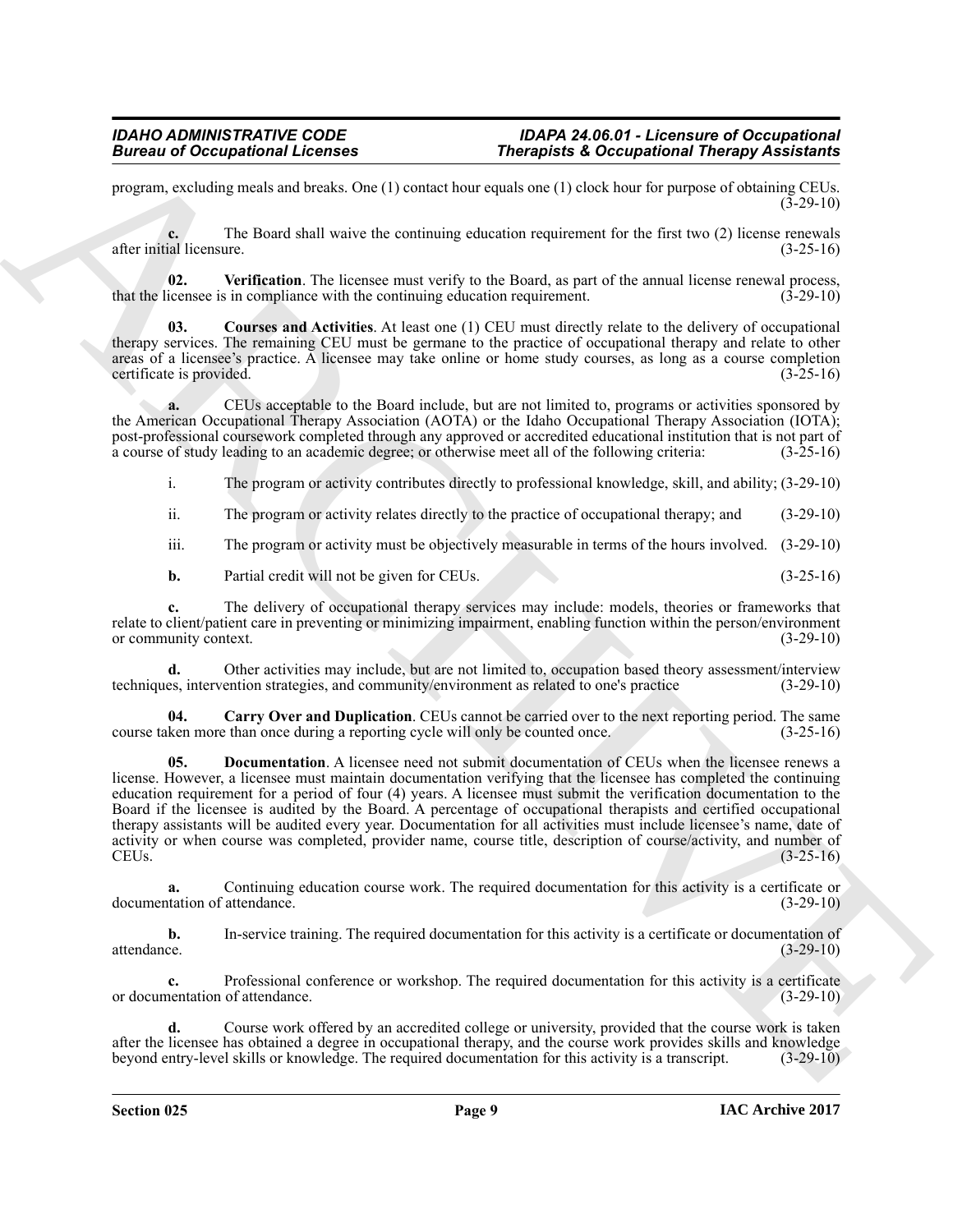**e.** Publications. The required documentation for this activity is a copy of the publication. (3-29-10)

**f.** Presentations. The required documentation for this activity is a copy of the presentation or program ny particular presentation may be reported only once per reporting period. (3-29-10) listing. Any particular presentation may be reported only once per reporting period.

Interactive online courses. The required documentation for this activity is a certificate or completion.  $(3-29-10)$ documentation of completion.

**h.** Development of instructional materials incorporating alternative media such as video, audio and/or software programs to advance professional skills of others. The required documentation for this activity is a program description. The media/software materials must be available if requested during audit process. (3-29-10) description. The media/software materials must be available if requested during audit process.

**i.** Professional manuscript review. The required documentation for this activity is a letter from publishing organization verifying review of manuscript. A maximum of ten (10) hours is allowed per reporting period for this category.

Guest lecturer for occupational therapy related academic course work (academia not primary role). The required documentation for this activity is a letter or other documentation from instructor. (3-29-10)

**k.** Serving on a professional board, committee, disciplinary panel, or association. The required documentation for this activity is a letter or other documentation from the organization. A maximum of ten (10) hours<br>is allowed per reporting period for this category. is allowed per reporting period for this category.

**l.** Self study of cassette, tape, video tape, or other multimedia device, or book. The required documentation for this activity is a two  $(2)$  page synopsis of each item written by the licensee. A maximum of ten  $(10)$  hours is allowed per reporting period for this category.  $(3-29-10)$  $(10)$  hours is allowed per reporting period for this category.

**Example on Conceptions I.** Every and decomposition is the anchor, a so any other polarisms of Conceptions I. Every the set of the set of the set of the set of the set of the set of the set of the set of the set of the se Level II fieldwork direct supervision of an occupational therapy student or occupational therapy assistant student by site designated supervisor(s). The required documentation for this activity is a name of student(s), letter of verification from school, and dates of fieldwork. A maximum of ten (10) hours per supervisor is allowed per reporting period for this category.

<span id="page-9-2"></span>**06.** Exemptions. A licensee may request an exemption from the continuing education requirement for a particular two-year  $(2)$  period under the following circumstances. The licensee must provide any information requested by the Board to assist in substantiating the licensee's need for a claimed exemption:  $(3-29-10)$ requested by the Board to assist in substantiating the licensee's need for a claimed exemption:

**a.** During the continuing education period the licensee was residing in another country for one (1) onger, reasonably preventing completion of the continuing competency requirements; (3-29-10) year or longer, reasonably preventing completion of the continuing competency requirements;

The licensee was absent from Idaho because of military service for a period of one (1) year or longer during the continuing education period, preventing completion of the continuing competency requirements; or (3-29-10)

**c.** The licensee should be exempt from the continuing education requirements for reasons of health or od cause.  $(3-25-16)$ other good cause.

# <span id="page-9-0"></span>**026. -- 029. (RESERVED)**

# <span id="page-9-3"></span><span id="page-9-1"></span>**030. INACTIVE STATUS.**

**01. Request for Inactive Status**. Occupational Therapists and Occupational Therapy Assistants requesting an inactive status during the renewal of their active license must submit a written request and pay the established fee. (4-7-11)

<span id="page-9-5"></span><span id="page-9-4"></span>**02. Inactive License Status**. (4-7-11)

**Section 030 Page 10**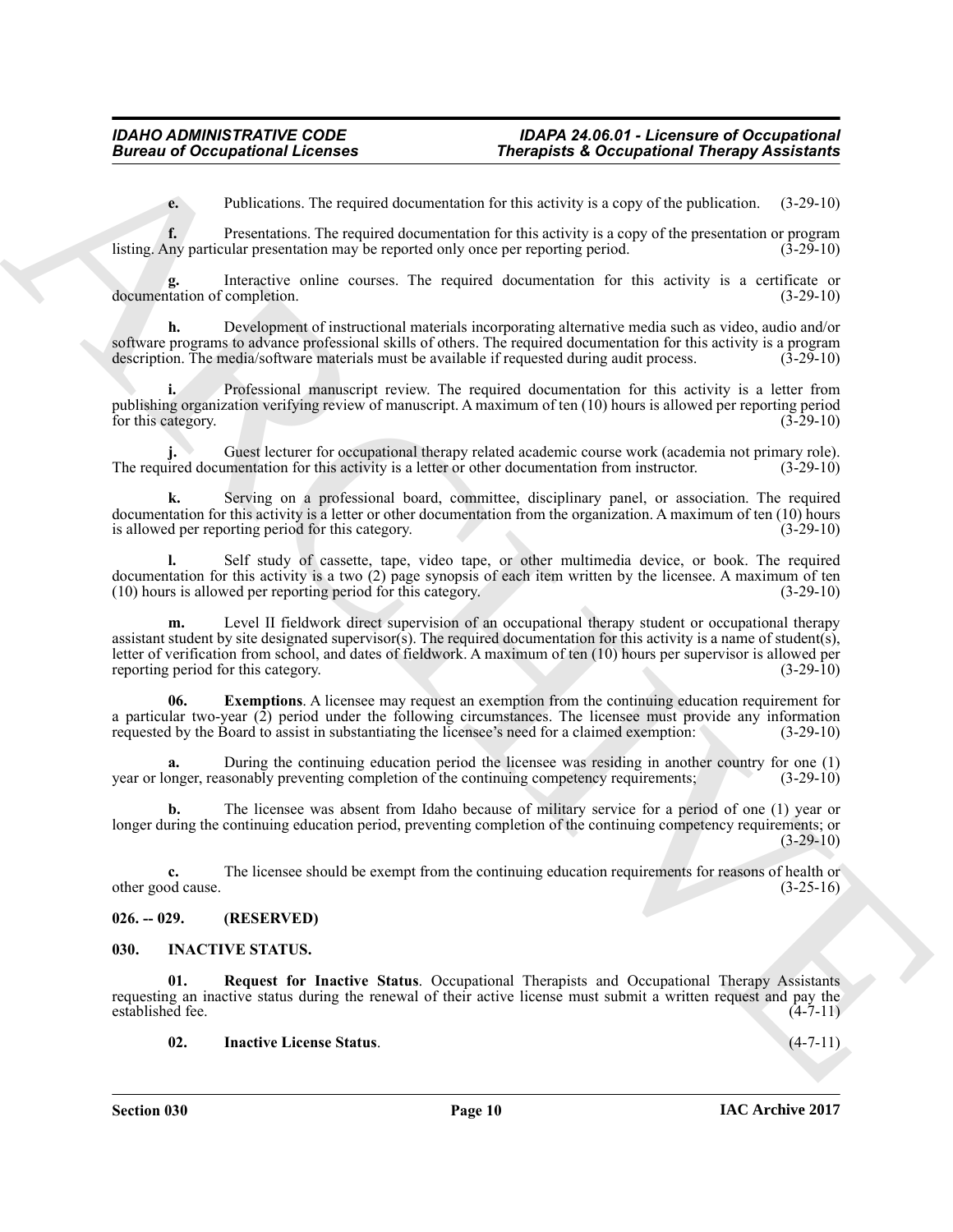#### *IDAHO ADMINISTRATIVE CODE IDAPA 24.06.01 - Licensure of Occupational Bureau of Occupational Licenses Therapists & Occupational Therapy Assistants*

**a.** Licensees may not practice in Idaho while on inactive status. (4-7-11)

**b.** All continuing education requirements will be waived for any year or portion thereof that a licensee maintains an inactive license and is not actively practicing or supervising in Idaho, subject to Subsection 030.03 of these rules. (4-7-11) these rules.  $(4-7-11)$ 

<span id="page-10-11"></span>**c.** Inactive license renewal notices and licenses will be marked "Inactive." (4-7-11)

**03. Reinstatement to Full Licensure from Inactive Status**. An inactive licensee may reinstate to active status by submitting a completed, Board-approved application and paying the appropriate fee. The licensee's application must demonstrate, to the Board's satisfaction, that during the two  $\overline{2}$ ) years immediately preceding the application, the licensee completed at least two  $\overline{2}$ ) CEUs acceptable to the Board. (3-25-16) application, the licensee completed at least two  $(2)$  CEUs acceptable to the Board.

# <span id="page-10-0"></span>**031. (RESERVED)**

# <span id="page-10-4"></span><span id="page-10-1"></span>**032. DENIAL OR REFUSAL TO RENEW, SUSPENSION OR REVOCATION OF LICENSE.**

<span id="page-10-5"></span>**01. Disciplinary Authority**. A new application may be denied or renewal refused, and every person licensed pursuant to Title 54, Chapter 37, Idaho Code and these rules is subject to discipline, pursuant to the procedures and powers established by and set forth in Section 54-3713, Idaho Code, IDAPA 04.11.01, "Idaho Rules of Administrative Procedure of the Attorney General," and the Administrative Procedure Act, Title 67, Chapter 52, Idaho Code. (3-29-10)

**02. Grounds for Discipline**. In addition to the grounds set forth in Section 54-3713, Idaho Code, applicants may be denied or refused licensure and licensees are subject to discipline upon the following grounds, including but not limited to: (3-29-10) including but not limited to:

<span id="page-10-6"></span>**a.** Obtaining a license by means of fraud, misrepresentation, or concealment of material facts;

 $(1-5-88)$ 

**b.** Being guilty of unprofessional conduct or violating the Code of Ethics governing said licensees, including the provision of health care which fails to meet the standard of health care provided by other qualified licensees in the same community or similar communities, taking into account the licensee's training, experience and the degree of expertise to which he holds himself out to the public; (1-5-88)

| Being convicted of a felony by a court or competent jurisdiction; |  | $(1-5-88)$ |
|-------------------------------------------------------------------|--|------------|
| The unauthorized practice of medicine;                            |  | $(1-5-88)$ |

**e.** Violating any provisions of this act or any of the rules promulgated by the Board under the of the act; or (1-5-88) authority of the act; or

<span id="page-10-7"></span>**f.** Failure to properly supervise persons as required in these rules.  $(3-29-10)$ 

Bureau of Occupations I Leonard Control is a state to matches a conceptions I heavy Anisotheristic Control in the state of the control in the state of the state of the state of the state of the state of the state of the s **03. Penalties**. In addition to any other disciplinary sanctions the Board may impose against a licensee, the Board may impose a fine of up to one thousand dollars (\$1,000) per violation, or in such greater amount as the Board may deem necessary to deprive the licensee of any economic advantage gained by the licensee through the conduct that resulted in discipline and that reimburses the Board for costs of the investigation and disciplinary proceedings.  $(3-29-10)$ 

### <span id="page-10-2"></span>**033. -- 040. (RESERVED)**

<span id="page-10-3"></span>**041. FEES.**

- <span id="page-10-9"></span><span id="page-10-8"></span>**01. Fees**. Necessary fees shall accompany applications. Fees shall not be refundable. (3-29-10)
- <span id="page-10-10"></span>**02. Initial Licensure**. The fee for initial licensure of occupational therapists shall be one hundred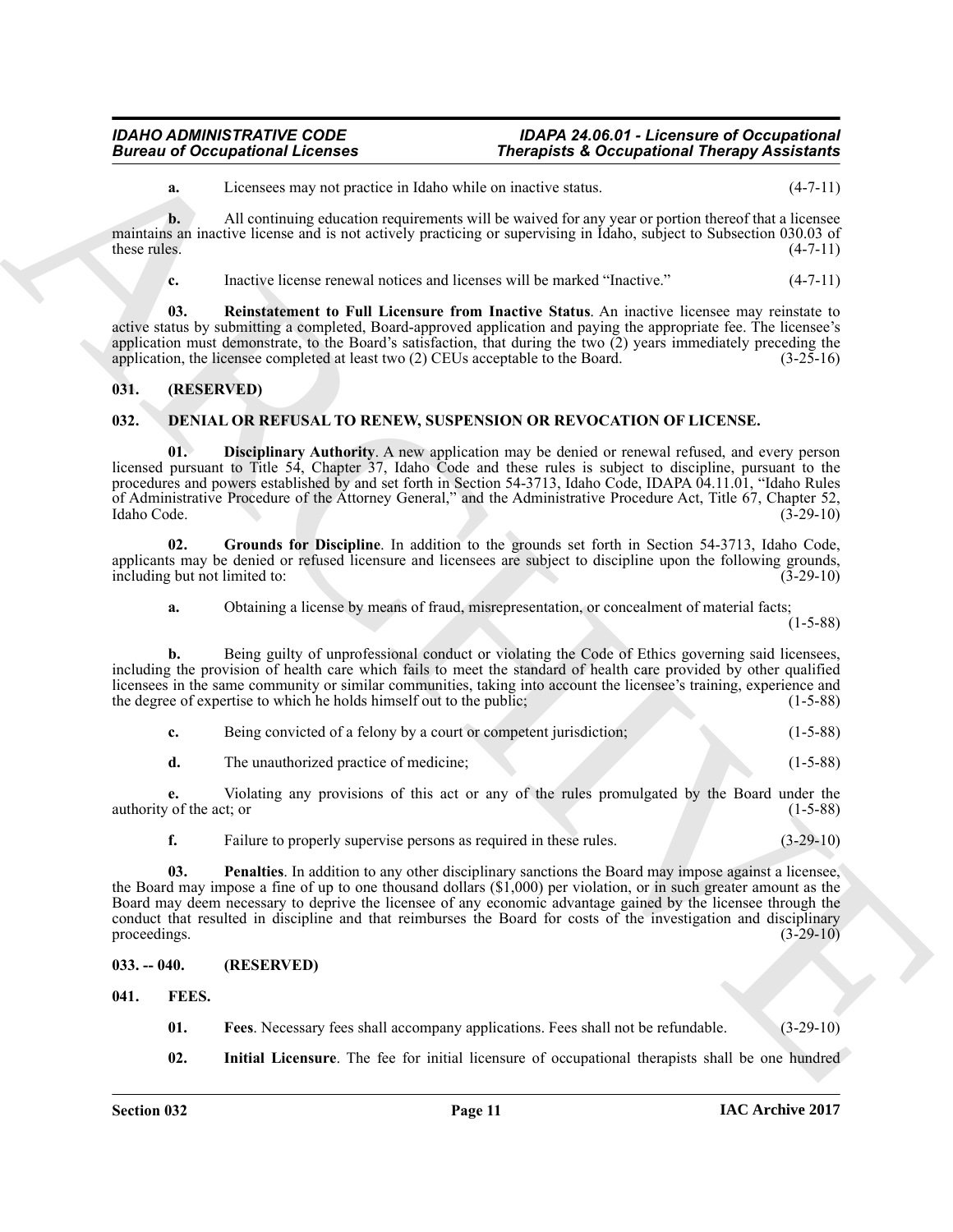#### *IDAHO ADMINISTRATIVE CODE IDAPA 24.06.01 - Licensure of Occupational Bureau of Occupational Licenses Therapists & Occupational Therapy Assistants*

dollars  $(\$100)$  and the fee for occupational therapy assistants shall be seventy-five dollars  $(\$75)$ .  $(4-6-15)$ 

<span id="page-11-5"></span>**03. Limited Permit or Temporary License**. The fee for a limited permit or temporary license shall be twenty-five dollars (\$25). (4-6-15)

<span id="page-11-2"></span>**04. Active License Renewal Fee**. The annual renewal fee for an active license shall be fifty-five 555) for occupational therapists and thirty-five dollars (\$35) for occupational therapy assistants. (4-6-15) dollars (\$55) for occupational therapists and thirty-five dollars  $($ \$35) for occupational therapy assistants.

<span id="page-11-6"></span>**05.** Reinstatement Fee. The fee to reinstate an expired license is as provided in Section 67-2614, Idaho Code. (3-24-16) Idaho Code. (3-24-16)

<span id="page-11-3"></span>**06.** Inactive License Renewal Fee. The annual renewal fee for an inactive license shall be twenty-five (25) for occupational therapists and occupational therapy assistants. (4-6-15) dollars  $(\$25)$  for occupational therapists and occupational therapy assistants.

<span id="page-11-4"></span>**07. Inactive to Active License Fee**. The fee for reinstating an inactive license to an active license is the difference between the current inactive and active license renewal fees. (4-7-11)

#### <span id="page-11-0"></span>**042. -- 999. (RESERVED)**

# <span id="page-11-1"></span>**APPENDIX A OCCUPATIONAL THERAPY CODE OF ETHICS PREAMBLE**

Given to Occupational Licensies<br>
Statistics Theoretical Relations Theoretical Relations Theoretical Relations Theoretical Relations (1988)<br>
Statistics Constraint Correspond Relations and the second statistics of the secon All Occupational Therapists, Occupational Therapy Assistants, Graduate Occupational Therapists, Graduate Occupational Therapy Assistants, and Occupational Therapy Aides are responsible for maintaining and promoting the ethical practice of occupational therapy. Occupational therapy personnel shall act in the best interest of the patient/client at every level of practice. This Code of Ethics, modeled in principle and the spirit of the Code of Ethics of the American Occupational Therapy Association, sets forth principals for the ethical practice of occupational therapy for occupational therapy personnel. This Code of Ethics shall be binding on all Occupational Therapists, Occupational Therapy Assistants, Graduate Occupational Therapists, Graduate Occupational Therapist Assistants, and Occupational Therapy Aides.

#### **Principle 1**.

Occupational therapy personnel shall demonstrate, a concern for the well-being of the recipients of their services. (beneficence).

#### **Principle 2**.

Occupational therapy personnel shall take reasonable precautions to avoid imposing or inflicting harm upon the recipient of services or to his or her property. (nonmaleficence)

#### **Principle 3**.

Occupational therapy personnel shall respect the recipient and/or their surrogate(s) as well as the recipient's rights. (autonomy, privacy, confidentiality)

#### **Principle 4**.

Occupational therapy personnel shall achieve and continually maintain high standards of competence. (duties)

#### **Principle 5**.

Occupational therapy personnel shall comply with laws and policies guiding the profession of occupational therapy. (justice)

#### **Principle 6**.

Occupational therapy personnel shall provide accurate information about occupational therapy services. (veracity)

**Principle 7**. Occupational therapy personnel shall treat colleagues and other professionals with fairness, discretion, and integrity. (fidelity)

#### **Section 041 Page 12**